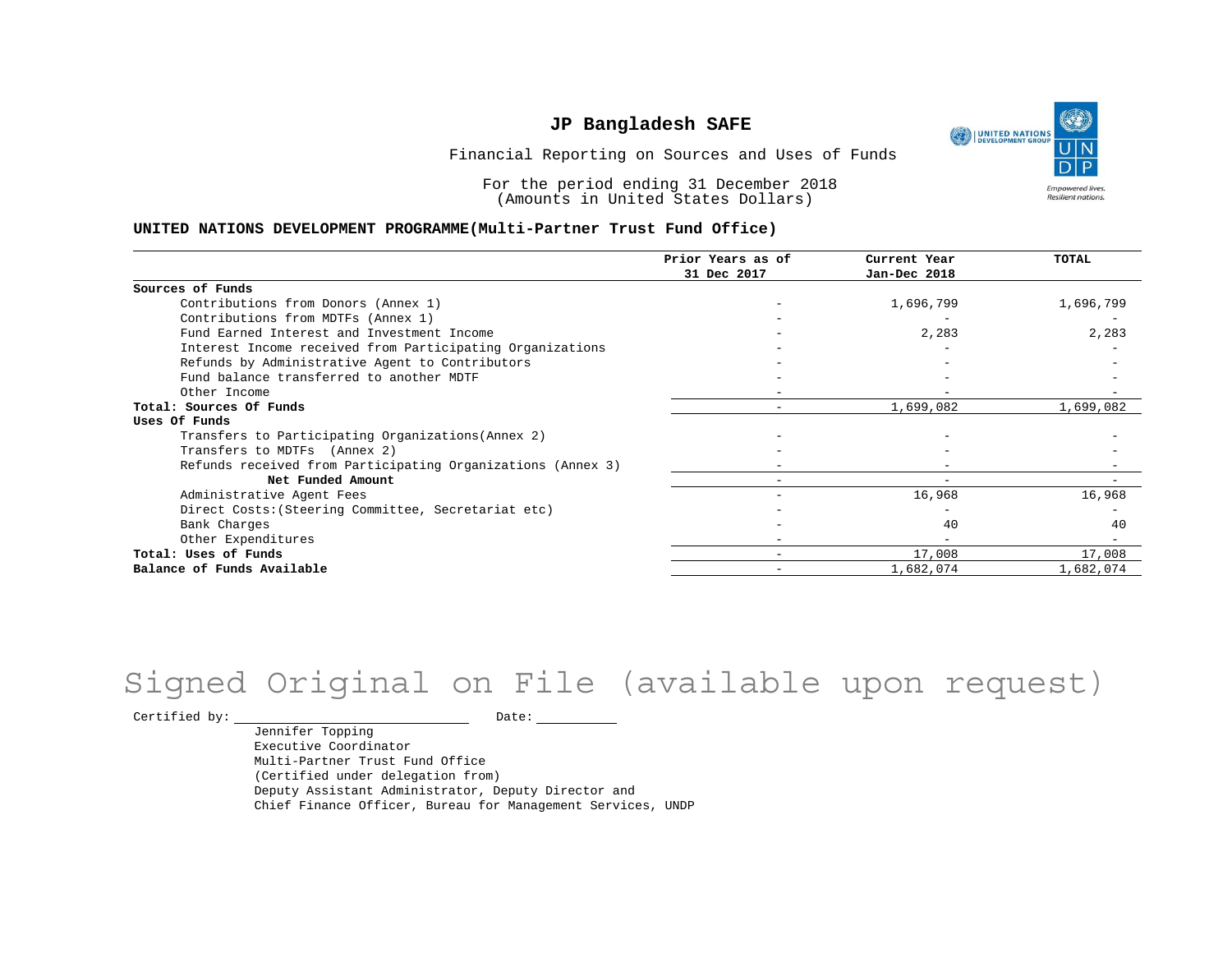

Financial Reporting on Sources and Uses of Funds

For the period ending 31 December 2018 (Amounts in United States Dollars)

#### **UNITED NATIONS DEVELOPMENT PROGRAMME(Multi-Partner Trust Fund Office)**

**Annex - 1: Contributions**

|                      | Prior Years as of        | Current Year | TOTAL     |
|----------------------|--------------------------|--------------|-----------|
|                      | 31 Dec 2017              | Jan-Dec 2018 |           |
| From Contributors    |                          |              |           |
| GOVERNMENT OF NORWAY | $\overline{\phantom{0}}$ | 1,696,799    | 1,696,799 |
| Total: Contributions | $\sim$                   | 1,696,799    | 1,696,799 |

## Signed Original on File (available upon request)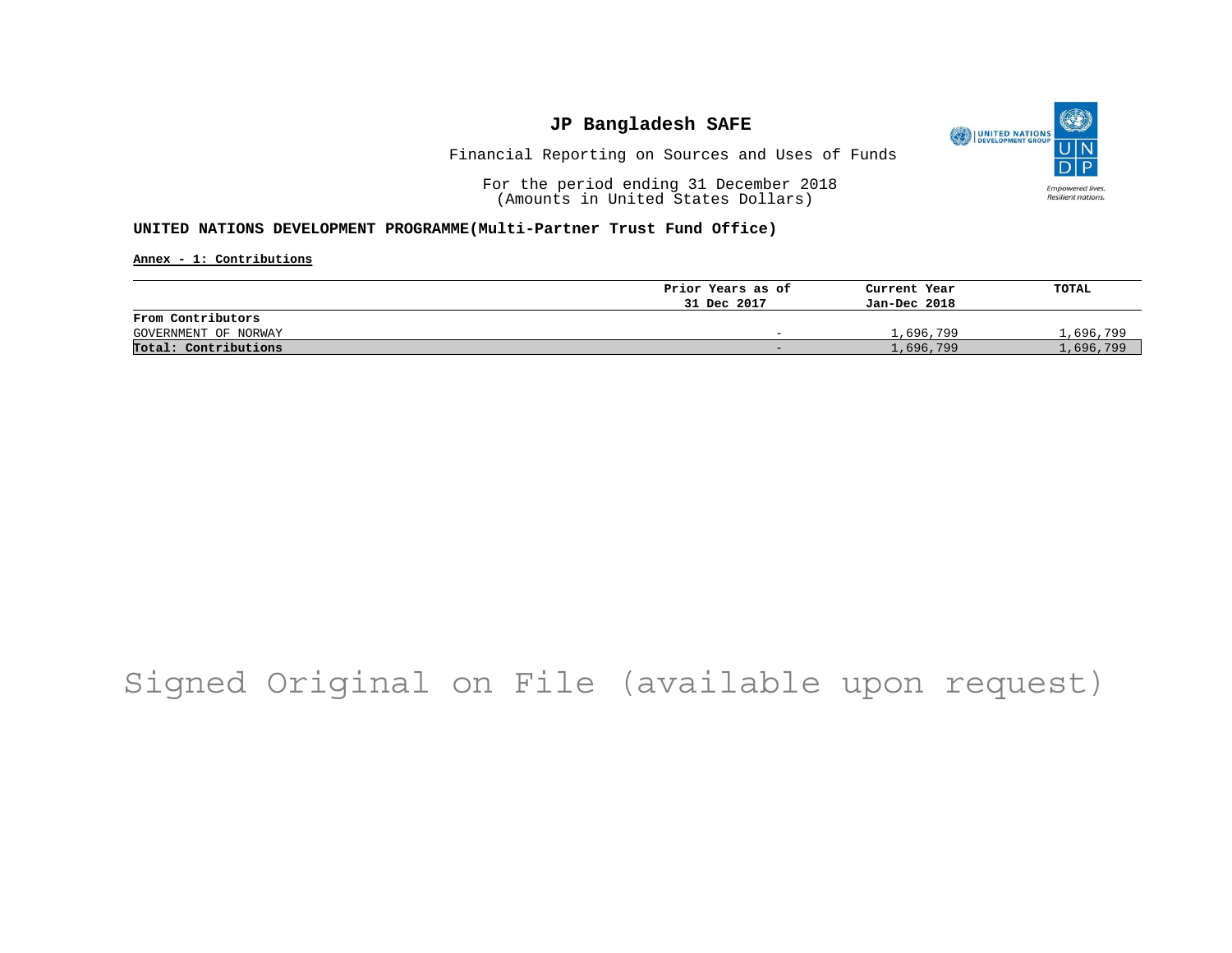

Financial Reporting on Sources and Uses of Funds

For the period ending 31 December 2018 (Amounts in United States Dollars)

#### **UNITED NATIONS DEVELOPMENT PROGRAMME(Multi-Partner Trust Fund Office)**

**Annex - 2: Transfers**

| 2017<br>2018<br>Dec<br>Jan-Dec<br>۔۔ | as<br>оt<br>Prior<br>years | Year<br>Current | <b>TOTAL</b> |
|--------------------------------------|----------------------------|-----------------|--------------|
|                                      |                            |                 |              |

**To Participating Organizations**

**No Activity**

# Signed Original on File (available upon request)